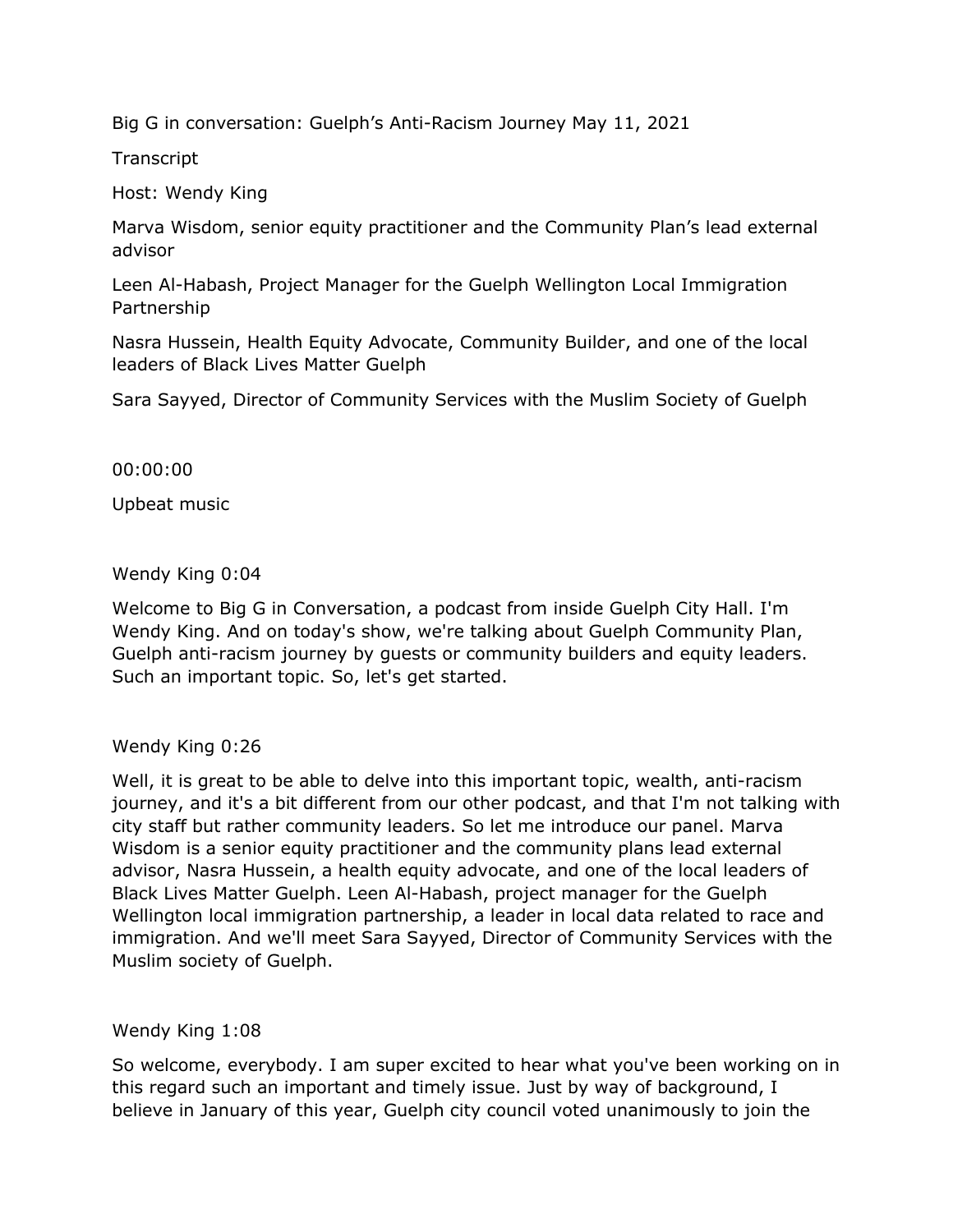UNESCO coalition of inclusive communities. And in part of joining that the city will develop an action plan to address the impacts of systemic racism head on, and remove barriers to inclusion in the community. So, to do this, the city is working with and learning from community organizations and leaders, as we're all going to today. So, Marva, let's start with you. Can you tell us specifically what this Community Plan looks like?

# Marva Wisdom 1:50

Marva Wisdom 1:50<br>We had that first iteration of a Community Plan back in 2018/2019. We call that plan one. And when George Floyd was killed in the end of May, and we had the we said the community plan would do. So, we need to open up that plan, and make supposed to have been a living, breathing document all along. And so, it was perfect. And the city adopted a goal. And the goal is that we're going to set the community standard for the elimination of systemic racism. That was a lofty goal, I was one that was really quite surprised that the city said yes to this, but they have in a very enthusiastic way. And immediately, we started reaching out to not only the folks from before, in community organization and elsewhere, and all of the leaders, but most importantly, the BIPOC community that is most impacted by Black Lives Matter March locally, it was we need to do more, we need to do what sure that we are looking at the areas that that we need to tackle the plan was systemic racism.

# Marva Wisdom 2:58

Marva Wisdom 2:58<br>And so, we are starting the conversation with black and indigenous population. And we had a town hall and Nasra is going to speak to that a little bit later on, that was really very successful, where learning to go deep, and learning to understand how we effectively and properly and respectfully engage indigenous community. We know that in the past, and sometimes the engagement hasn't worked as well, because frankly, we haven't done the work. So, we're building trust across all communities, and and then inviting the community to lead their own plan. One of the cool things about this community plan is that the city is supporting, and the members who are most affected. So that's in a nutshell, what the community plan is. And we're really, really excited with the response that we're receiving. community is leading. So, we are centering the community at this plan community

# Wendy King 3:54

 know, just struck by the recent trial, and watched every single minute of that. And, and you do you feel like you need to do something, you just feel like I don't know I'm fascinated that you guys are so on it so soon, like everyone else I was, you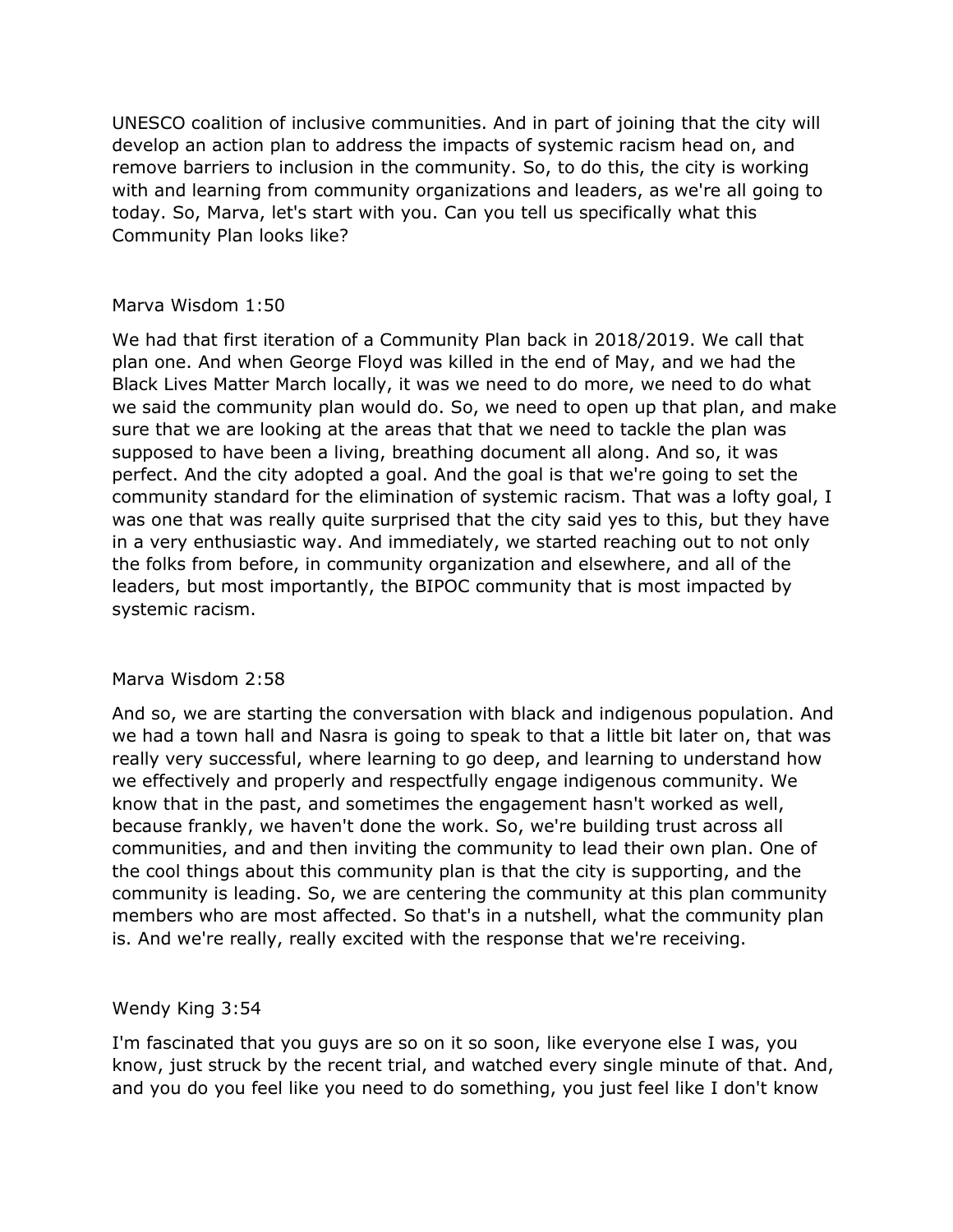what I can do but I need to do something and make, you know, make this right. So, I know it's a hard topic, are you finding people willing to talk? Because it's difficult to admit that there is racism? Or that perhaps you're the problem rather than the solution? Where are you with that? Are people willing to get into the discussion?

## Marva Wisdom 4:29

Marva Wisdom 4:29<br>Absolutely. And you mentioned earlier Wendy about the kind of community that a tiny bit because you have a lot of learning and awareness to happen. Because if you don't learn and you jump in and try to take action, you might cause more harm developing this plan and working with the plan is we want to do no harm or as little harm as possible. And as soon as you know you need to fix it right away. So, the community broadly has embraced this, and is just saying, what can I do? I am ready. And indeed, many community organizations are already working on their own education, their own awareness of what systemic racism is, because systemic Guelph is, people want to be a part of the solution. So, we're slowing people down than not. So, one of the things that we do and one of the things that we say, in racism digs deep.

### Marva Wisdom 5:17

Marva Wisdom 5:17<br>It is really infused in all of our system; it is built on a colonial system. And what we say with the Community Plan, when we talk about that, we say that we inherited what it is now we inherited systemic racism. And so, we have to recognize that and approach people with a sense of grace and approach, people with a sense of understanding that people will be uncomfortable talking about this topic, but ensure that we have open and safe space for all to work toward a solution, but always always ensuring that the voice that are most impacted are primary.

# Wendy King 5:53

Wendy King 5:53<br>Absolutely. So Nasra, this may be for you. I understand there was an anti-racism summit held in April, could you give us an idea of what you heard at that event?

### Nasra Hussein 6:03

Nasra Hussein 6:03<br>Yeah, so the anti-racism summit was actually being facilitated by the Guelph Black Heritage society. And I just had a small part in that with the we, they had a Guelph, black community Town Hall, and I was one of the facilitators for it. And it was an opportunity for black people in Guelph to congregate and feel like they were in a safe space and could collectively share their experiences and their story.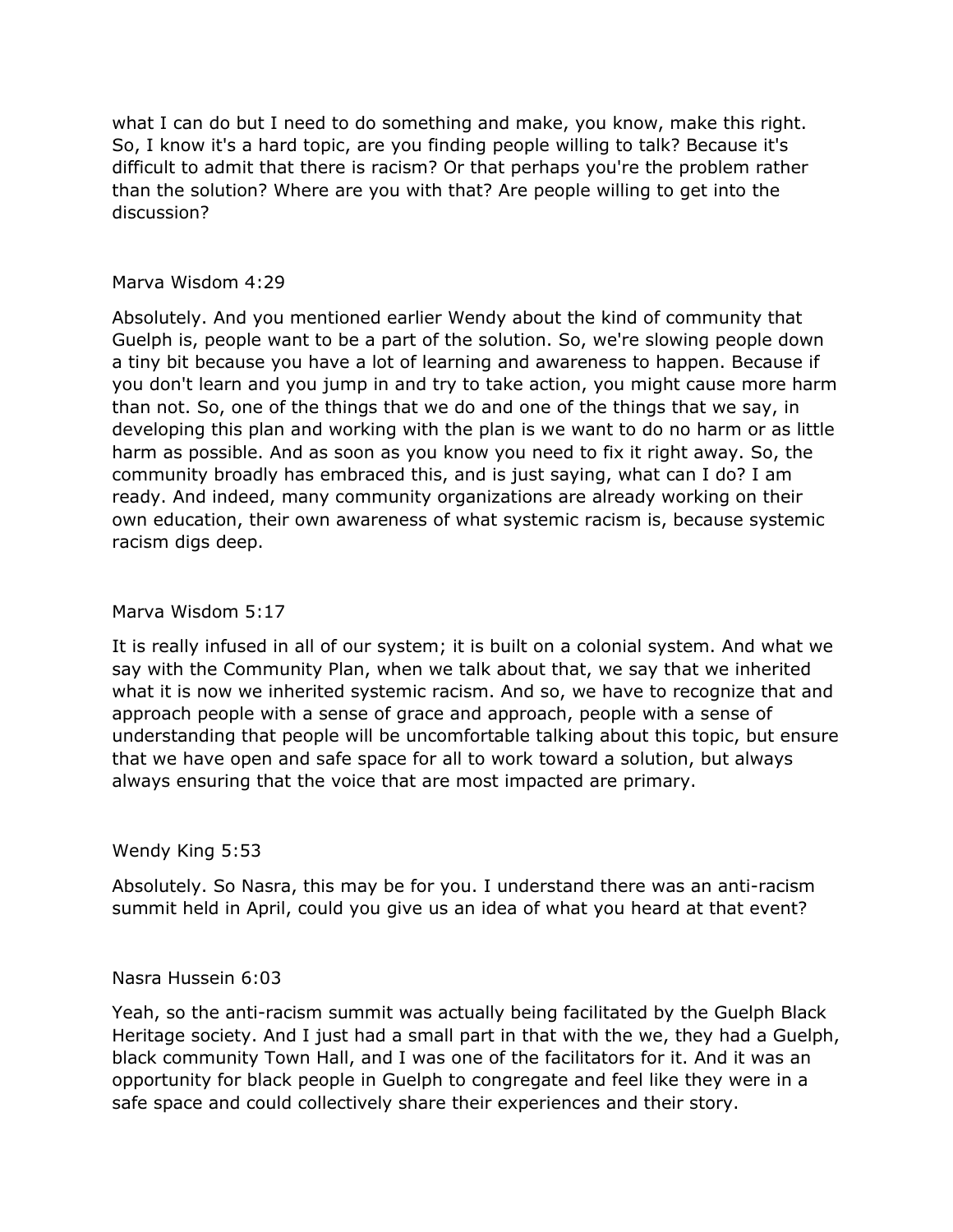# Nasra Hussein 6:37

 And that includes shared leadership, collaborative decision making and trust building. And I think that the town hall definitely opened the door for that. It involved people who are most impacted by systemic racism, and their ideas and how to make Guelph more welcoming and supportive and make changes that are meaningful to them. So, the format of the town hall, it was broken up into three main areas. So, the wonderful Marva, she facilitated a breakout room on racism, where individuals had an opportunity to discuss if they believe racism exists in Like Marva, indicated the Community Plan is all about eliminating systemic racism. Guelph, whether or not they've experienced or witnessed racism.

## Nasra Hussein 7:35

Nasra Hussein 7:35<br>I facilitated the breakout room on identity and how we all experience it, our black identity and in what situations we're consciously aware of our black identity, and we, we tend to downplay that blight, black identity. And then there was a breakout room on belonging and community, which really explored our connection and Guelph and how we came and established ourselves in this wonderful city. So, all in all, what really came out of these conversations, we met up all together at the end of these breakout rooms to have a summary discussion of what really stood out to us. And I think that what really highlighted is that we're not alone in our experiences with racism, or lack of blogging and how we express our black identity. To conclude this session, we actually had an exercise where we asked individuals that participated, how they felt after the town hall, what was one word or phrase that mimicked how they were feeling at the moment. And what really stood out was sense of community, not alone. And release.

### Nasra Hussein 8:50

Nasra Hussein 8:50<br>That word release really shocked me because I think for a long time, many of us have kept our experiences to ourselves of discrimination and lack of belonging, and to finally have a safe space where we could express ourselves and share our story. We weren't holding our breath anymore. And it was like truly a release. So yeah, it was great.

# Wendy King 9:17

Wendy King 9:17<br>That's amazing. Leen, if we could bring you into the conversation. You were a project manager for the Guelph Wellington local immigration partnership. So, could you explain what that is exactly?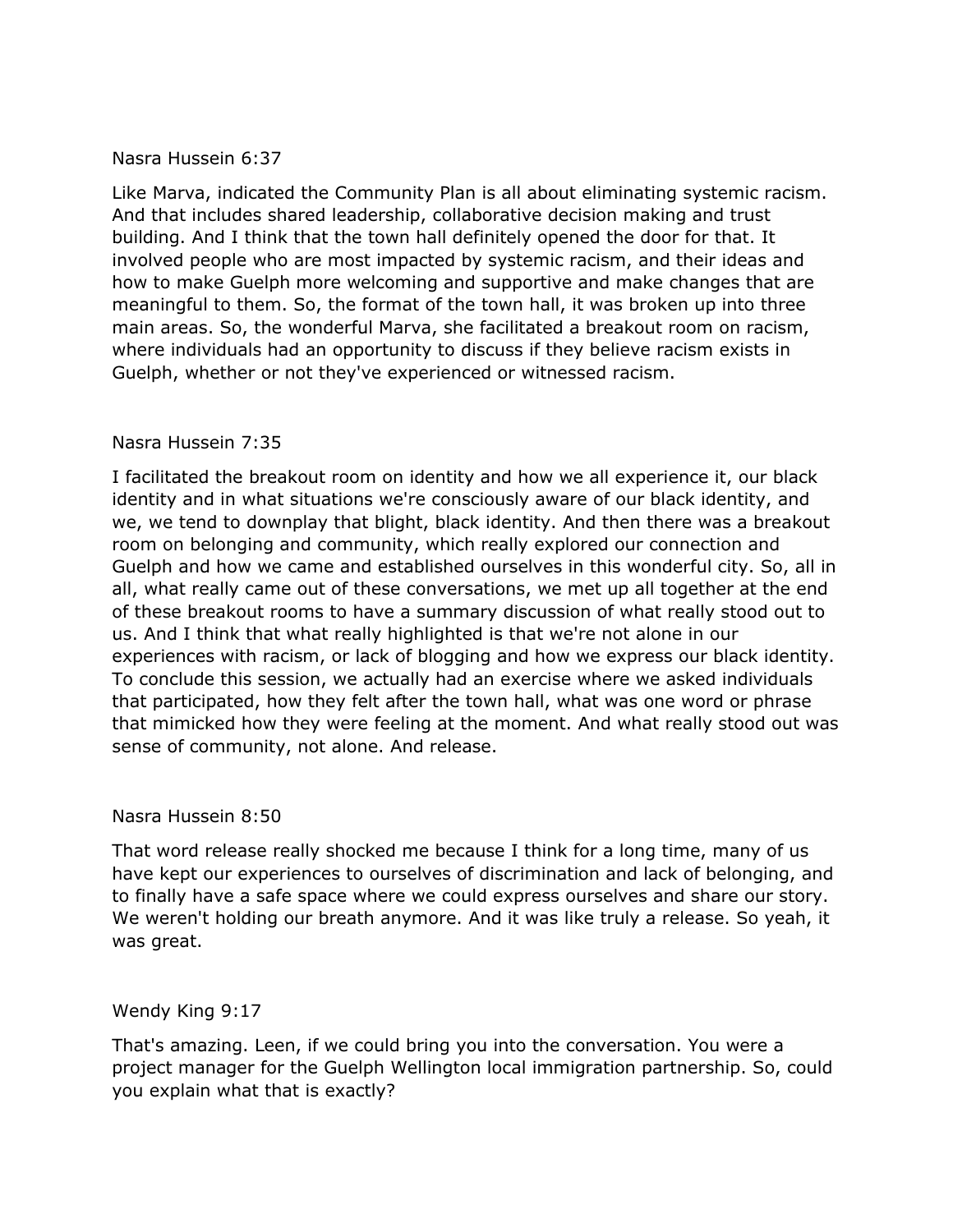# Leen Al-Habash 9:28

Leen Al-Habash 9:28<br>Yeah, of course, that the question that always come up because we have this fluid identity actually since Guelph Wellington lab started in 2009. We work mostly on developing community-based Barton partnerships and bring together community stakeholders in support of immigrant integration. So, in other words, just we work with community partners at all levels, including service providers, employers, supported during the settlement process. school boards government, to ensure that newcomers are welcome and well

## Leen Al-Habash 10:03

Leen Al-Habash 10:03<br>So, some of our projects, the recent one, we looked into newcomer Youth Mental Health Services Committee, we had a community inclusion campaign looked into impact of COVID on newcomers. And as part of our efforts to be responsive to emerging needs and priorities, we are recently focusing on issues related to equity, diversity, and inclusion. We're looking into experiences of discrimination in Guelph and Wellington and how to address systemic racism, which is undoubtedly one of the major barriers that affect settlement and integration of your commerce in general.

# Wendy King 10:39

Wendy King 10:39<br>Now, I believe you're working on a specific survey to better understand all of the issues, what kinds of questions are you asking in that?

Leen Al-Habash 10:49

Leen Al-Habash 10:49<br>Yeah, I will actually that survey, it's, we're asking about experiences of discrimination. In general, in the community in Guelph, and Wellington, this actually emerged when we started working on addressing issues of diversity and inclusion. And we started to feel that what we, we don't know, what are the issues that that immigrants, bipoc, or indigenous residents face in Guelph, and Wellington, and we start to feel that most of our projects are more like a stab the dark. And we felt that we really need to get some more information.

Leen Al-Habash 11:21

Leen Al-Habash 11:21<br>So, we're asking mostly about their experiences in the community, and how they that that they are acting on them, how they feel about them, and how they are affecting them. So, we're hoping that this will will inform planning and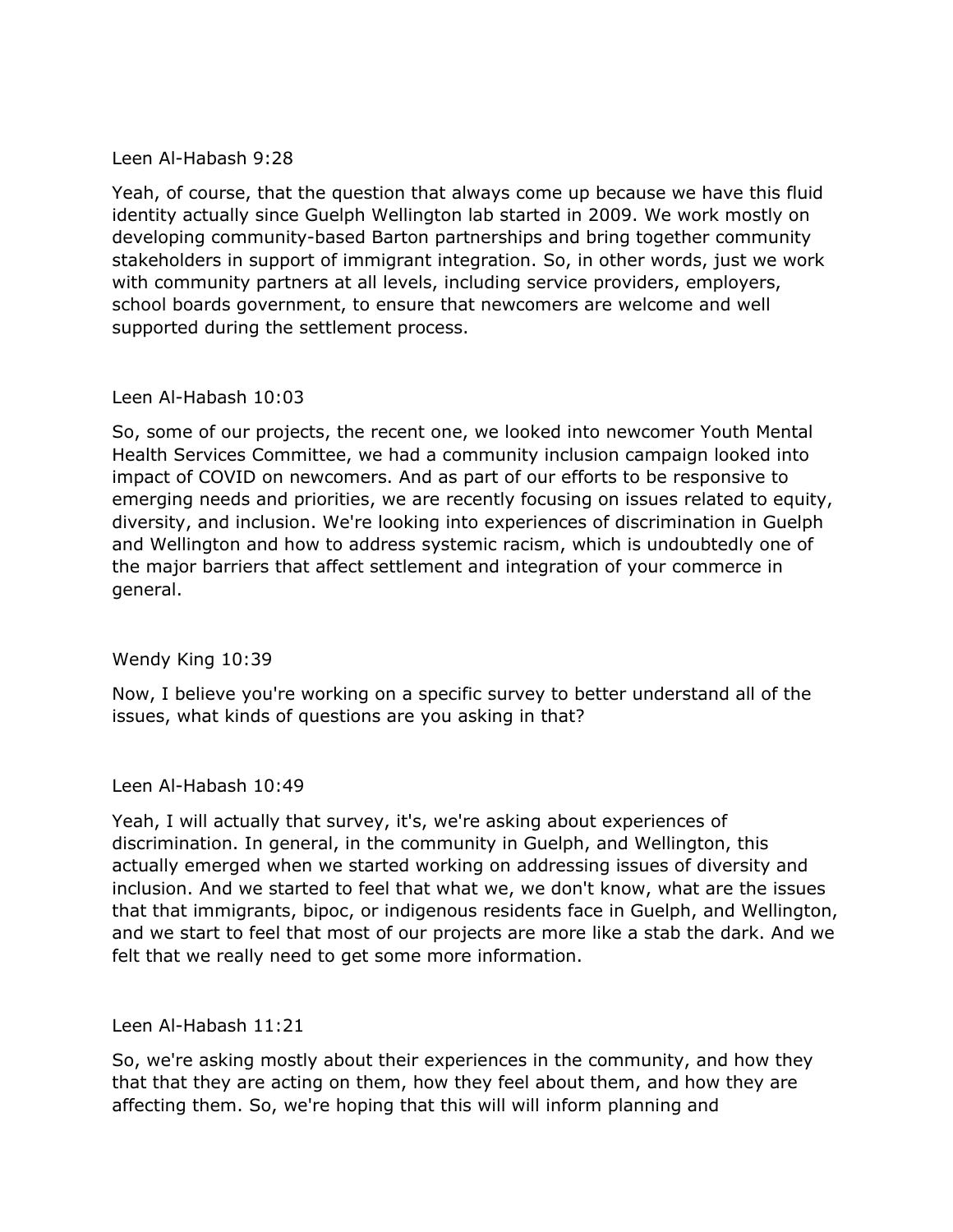programming in the future carries, without without data, it's very hard to say it is more like a stab in the dark. So, we're hoping that by understanding that we can at least have a starting point and a baseline that also will help us measure as we national level at a higher level, if we are lucky, it would be at the provincial level, going a bit local is, is where the challenge start when we're looking to the data. progress because unfortunately, most of the data that's available, it's more like at a

Wendy King 12:10

Wendy King 12:10<br>So then when you get all of that together, what do you do with that?

### Leen Al-Habash 12:14

Leen Al-Habash 12:14<br>Yeah, that's the biggest question. And that's actually I'm so happy you ask this because I know that everyone says, so what we know we get the data and what happened after that. And there's this fatigue of surveys and being asked, and that's definitely not the intention there. This is a very small step in the process. So, we are having this data, we are complementing it with also community conversations, more interactive discussions with different communities in the in the city. And we're will start looking into how this will translate into actual actions, whether at the level of the city as an institution or the city as a city, and have our community person. hoping that all this will lead into actual action. So, once we get this knowledge, we

### Leen Al-Habash 12:59

Leen Al-Habash 12:59<br>That's why it's a very, like it's a collective effort. We as like, maybe, like, to some extent pleading in that process. But we are not alone. And just like you have most of our partners around here. So, you have like the Black Heritage society, black life matters, Muslim societies, and many among many other organizations we are working with.

### Marva Wisdom 13:19

Marva Wisdom 13:19<br>Wendy, can I add to that, as it's also become a component of the Community Plan. as as as Leen has said, the data is the data is really, really important so that we know what next steps are. So, it will help to also inform how we're moving with the community plan. And that's part of the partnership.

Wendy King 13:37

Yeah, makes sense.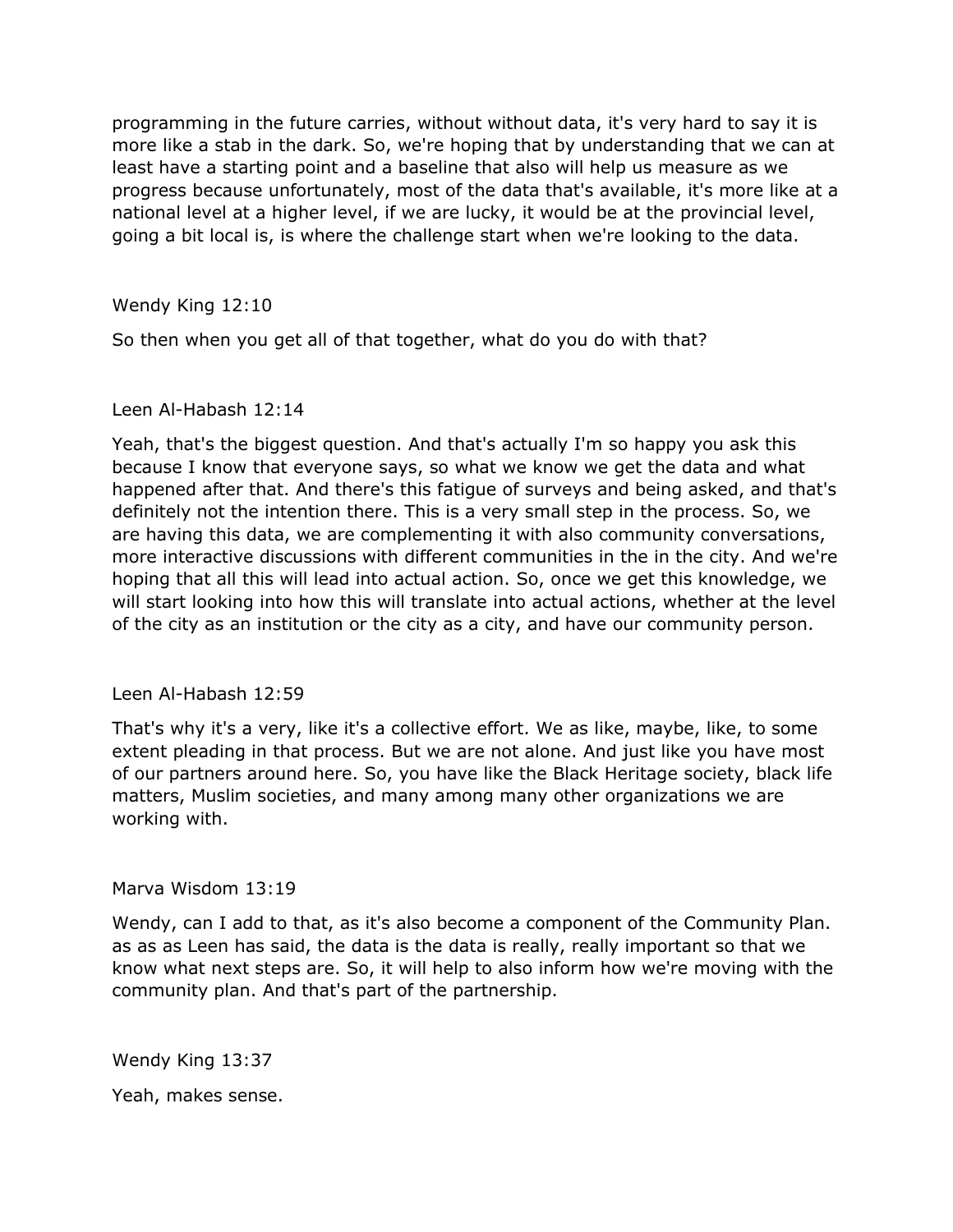Leen Al-Habash 13:39

Leen Al-Habash 13:39<br>It's just building on the listening piece that Marva mentioned. So, this is part of the listening that we're hoping to help with.

Wendy King 13:46

Wendy King 13:46<br>And Sara, could you share from your vantage point, how the Muslim community faces systemic racism in Guelph?

# Sara Sayyed 13:53

Sara Sayyed 13:53<br>So, you know, the Muslim community is definitely not a monolithic community but unfortunately, we get boxed into this category of all Muslims with so many assumptions based on our experiences and our lives within the city. We come some from so many different diverse experiences as well as ethnicities and cultures but it unfortunately gets into this boxing of who Muslims are. And when we talk about you know, boxing we we really ended up boxing our lives a lot more we have our work box, our school box and our home box and and we have to adapt to what is a very Eurocentric based city and community where our work weeks or our school weeks are based on that Eurocentric work schedule with the Sabbath being on a designated day with you know, holidays and All of those kinds of things very Eurocentric, and but Muslims coming from so many different diverse backgrounds and celebrating different holidays or different religious activities which we incorporate into our daily lives.

Sara Sayyed 15:13

Sara Sayyed 15:13<br>So that whole thing is really a struggle of how to balance that work in life balance is a very different picture for somebody coming from different background or with a different set of religious beliefs that would include, you know, fasting in this month, and possibly having to take off personal days to to go to a Friday prayer service, as opposed to something that's already scheduled on what's considered a weekend. Right now, we're in the month of Ramadan. And so, the last 10 days were in that last week, which is considered such a spiritual week, and people have to take off personal time if they want to engage in that spirituality and those night prayers, which then how do you balance? Well, I have to take my vacation time for this, which means I have less vacation time for actually spending with my friends and family or taking my kids somewhere. So how do I balance that out? And how do I make those concessions?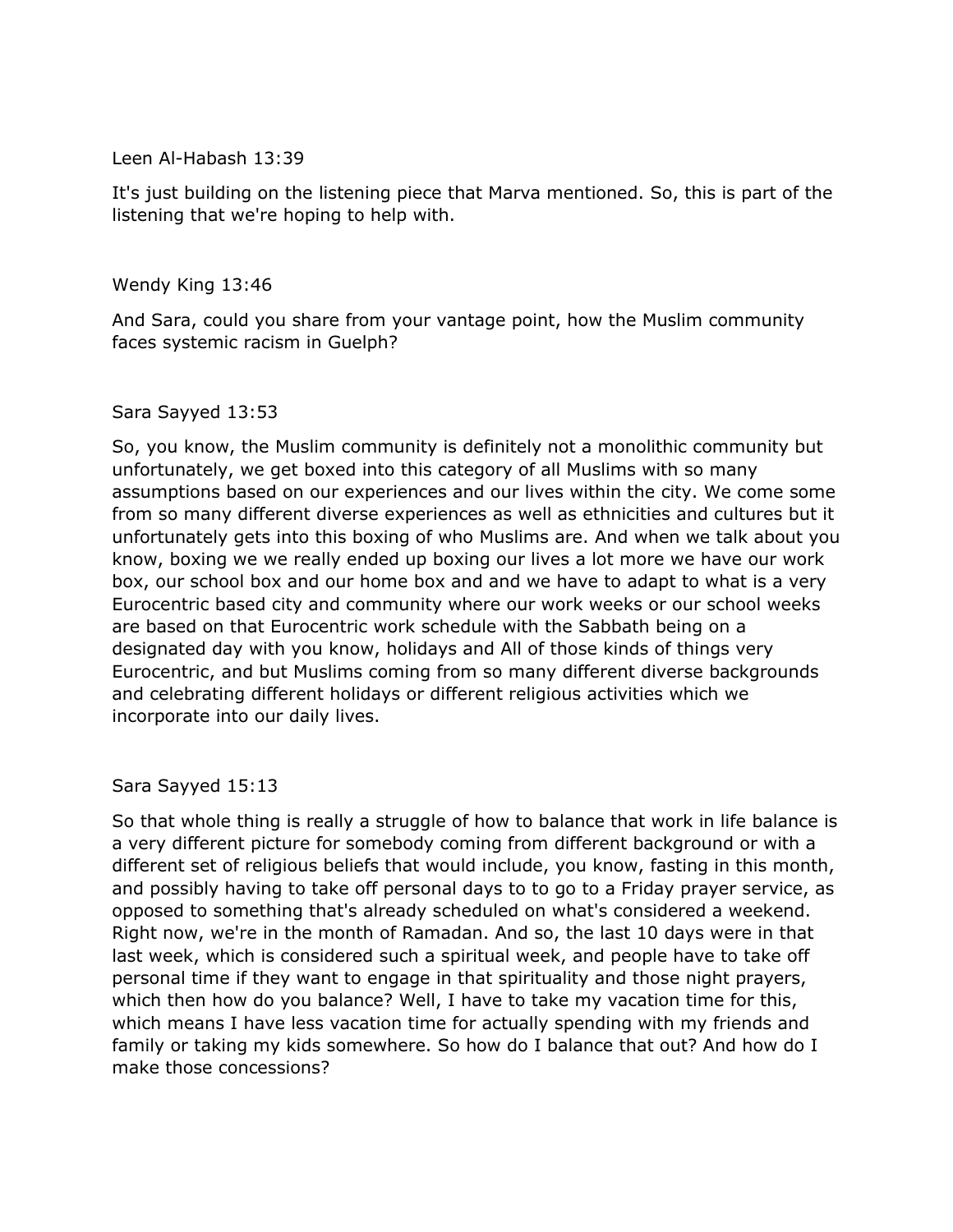## Sara Sayyed 16:18

Sara Sayyed 16:18<br>So, it's, you know, it's, it's, we've, we've, we end up having to put those different boxes of our life rather than allowing them to overlap and live in a more organic way.

## Wendy King 16:33

Wendy King 16:33<br>You know, Sarah, that's something I never even thought of ever. So, thank you for that enlightenment, you know, just so sometimes you have to have somebody say it, you go, well, of course, it would be different. But you know, you're not, you're not there thinking that way. I guess I don't want to lose you before we talk about. I believe it's, is it building bridges? The event? I know, you want to talk about that? So, whoever wants to jump in on that?

## Sara Sayyed 16:58

Sara Sayyed 16:58<br>Yeah, so the Muslim society of wealth started organizing event called building bridges across communities. And it really came out of this having to, you know, separate our identities and, and wanting to say, hey, your pharmacists, or your university professors, or your restaurant owners, we are also Muslim. And there's a lot of stigma around racialized communities, and what do they contribute to the fabric of Canadian society, and they need to assimilate more. And so, we wanted to really show that, you know, we are part of the society just because we have, you know, kind of almost hidden away our religious aspects to make sure that everyone else is comfortable in our work school sphere.

### Sara Sayyed 17:49

Sara Sayyed 17:49<br>You know, we want to be able to bring that out and show our multi-dimensional sides. And so that was basically the intent behind building bridges and reaching out to all the different community members, services, multifaith groups to say, hey, we are also part of the city, you are part of the city, let's build the city together and see what we can come up with.

### Wendy King 18:10

Wendy King 18:10<br>I knew we were gonna run out of time, because you ladies are fabulous, maybe we can do another one and you know, get into more of the meat of it. But before I let you go, maybe we could just do a quick round table of if it's possible, what would be the best benefit, if you could do this, if you could actually eliminate or at least reduce systemic racism?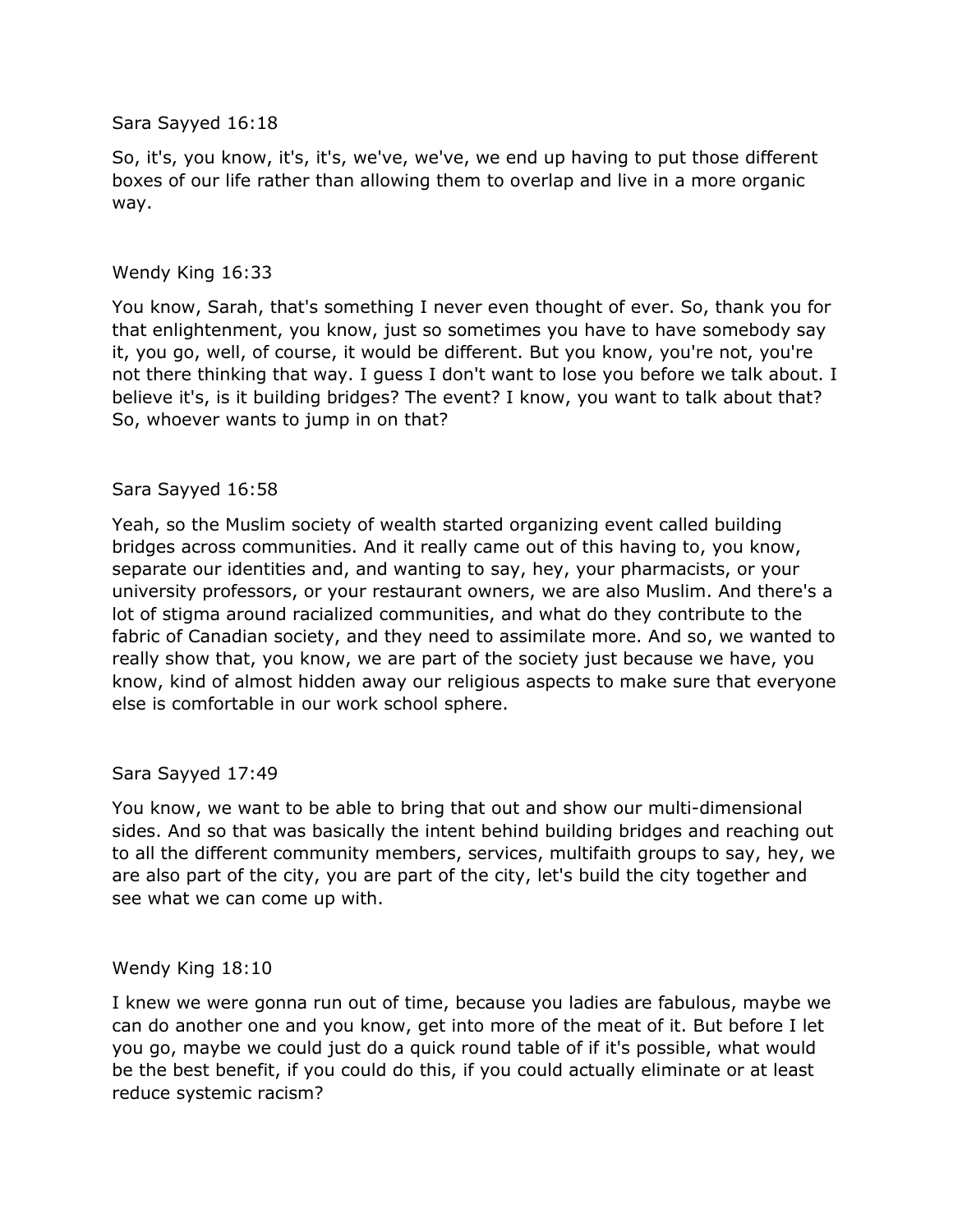Marva Wisdom 18:34

Marva Wisdom 18:34<br>I will start and I will do a just a quick quote, as something I learned from Harry Belafonte, when he was talking about the assassination of Martin Luther King, the anniversary 50th anniversary was not too long ago. And he said this, we're all wrapped in a single garment of destiny, if we could listen, if we could learn, if we could listen and learn again, some more, and then act with the realization that we're all wrapped in a single garment of destiny, that's Martin Luther King's words. And I think it will make a huge difference in terms of the community that we will build in eliminating systemic racism.

Wendy King 19:16<br>Leen?

Leen Al-Habash 19:18

Leen Al-Habash 19:18<br>I think by this we would it would be more like we would be like practicing what we preach as as Canadians as just like living our value and and proving that they are possible. So, by reaching that level, where everyone is equal in all like in in right, and they they are accommodated, as as they need, I think that would be amazing, because we would show that this is doable, and we would continue to lead as a country even by example in the world. So that I think important.

Wendy King 19:49<br>Nasra?

Nasra Hussein 19:50

Nasra Hussein 19:50<br>I'll say it sweet and simple just to reiterate what I said about release and everything that's going on in the world. I think I'm being cognizant of all of that, finally being able to breathe. I think, you know, with having a community that eliminates systemic racism, I think that's what I'd feel.

Wendy King 20:15<br>Sara?